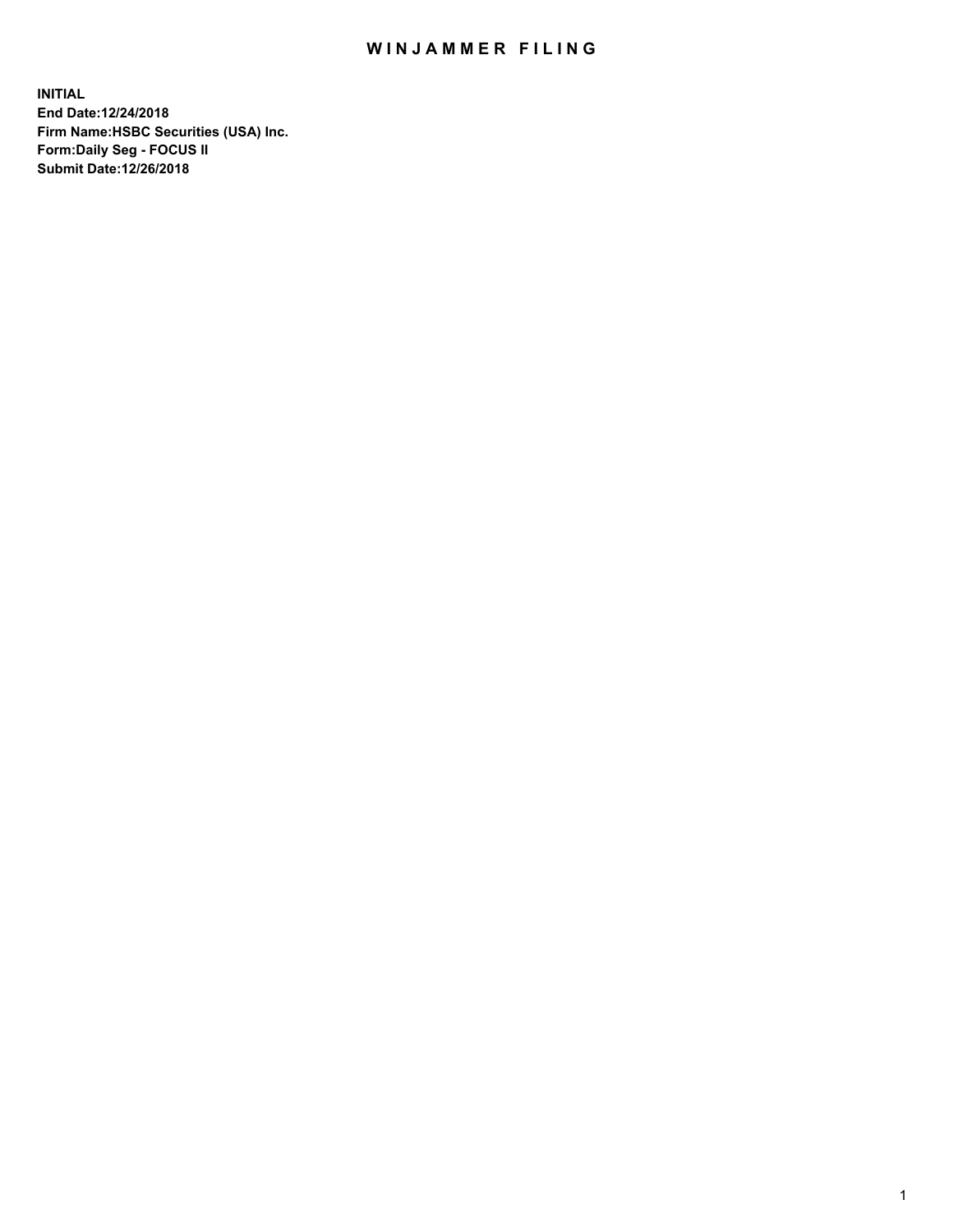**INITIAL End Date:12/24/2018 Firm Name:HSBC Securities (USA) Inc. Form:Daily Seg - FOCUS II Submit Date:12/26/2018 Daily Segregation - Cover Page**

| Name of Company                                                                                                                                                                                                                                                                                                                | <b>HSBC Securities (USA) Inc.</b>                                          |
|--------------------------------------------------------------------------------------------------------------------------------------------------------------------------------------------------------------------------------------------------------------------------------------------------------------------------------|----------------------------------------------------------------------------|
| <b>Contact Name</b>                                                                                                                                                                                                                                                                                                            | <b>Michael Vacca</b>                                                       |
| <b>Contact Phone Number</b>                                                                                                                                                                                                                                                                                                    | 212-525-7951                                                               |
| <b>Contact Email Address</b>                                                                                                                                                                                                                                                                                                   | michael.vacca@us.hsbc.com                                                  |
| FCM's Customer Segregated Funds Residual Interest Target (choose one):<br>a. Minimum dollar amount: : or<br>b. Minimum percentage of customer segregated funds required:% ; or<br>c. Dollar amount range between: and; or<br>d. Percentage range of customer segregated funds required between:% and%.                         | 109,000,000<br>$\overline{\mathbf{0}}$<br>0 <sub>0</sub><br>0 <sub>0</sub> |
| FCM's Customer Secured Amount Funds Residual Interest Target (choose one):<br>a. Minimum dollar amount: ; or<br>b. Minimum percentage of customer secured funds required:%; or<br>c. Dollar amount range between: and; or<br>d. Percentage range of customer secured funds required between:% and%.                            | 25,000,000<br><u>0</u><br>0 <sub>0</sub><br>00                             |
| FCM's Cleared Swaps Customer Collateral Residual Interest Target (choose one):<br>a. Minimum dollar amount: ; or<br>b. Minimum percentage of cleared swaps customer collateral required:% ; or<br>c. Dollar amount range between: and; or<br>d. Percentage range of cleared swaps customer collateral required between:% and%. | 83,000,000<br><u>0</u><br>00<br>0 <sub>0</sub>                             |

Attach supporting documents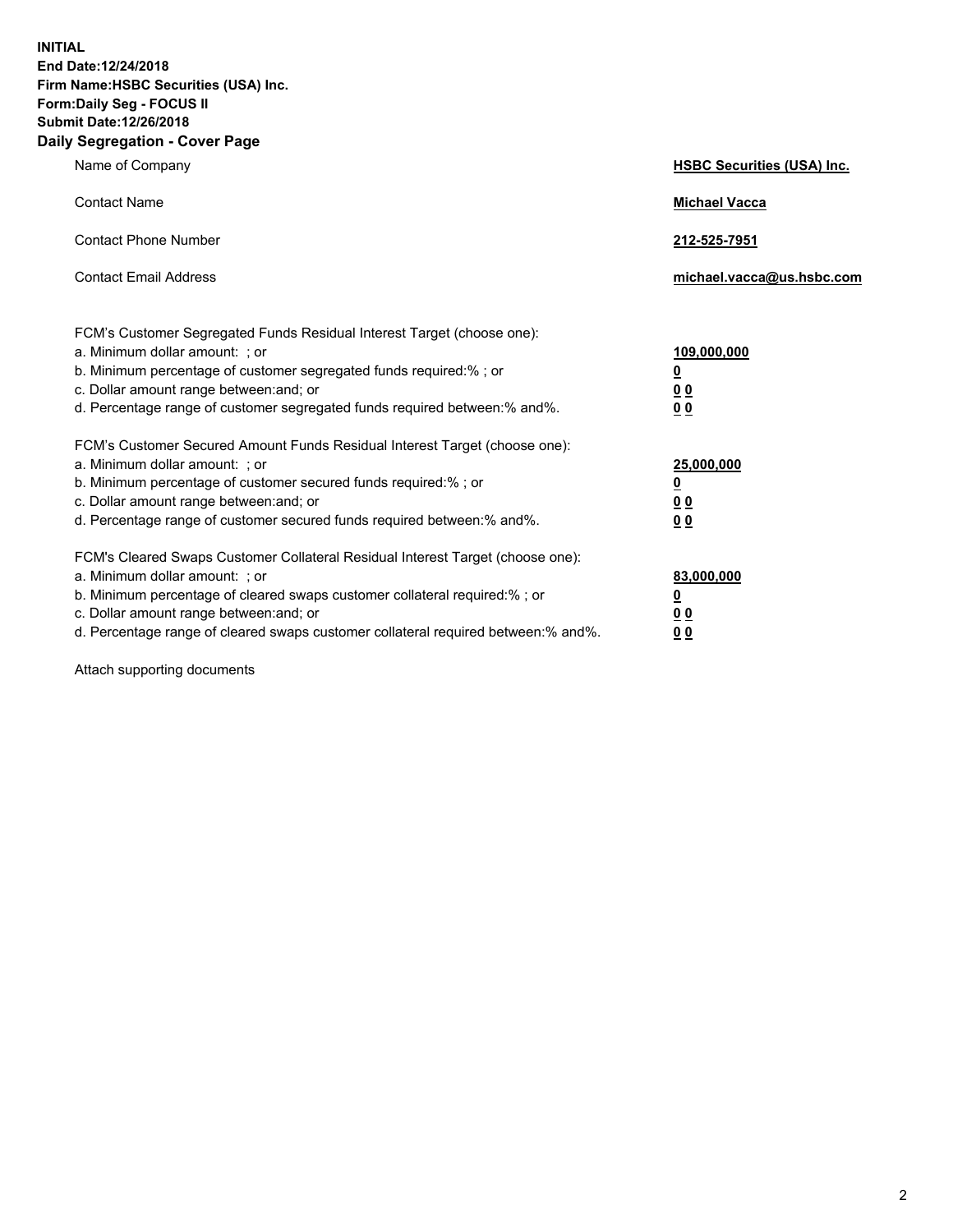**INITIAL End Date:12/24/2018 Firm Name:HSBC Securities (USA) Inc. Form:Daily Seg - FOCUS II Submit Date:12/26/2018 Daily Segregation - Secured Amounts** Foreign Futures and Foreign Options Secured Amounts Amount required to be set aside pursuant to law, rule or regulation of a foreign government or a rule of a self-regulatory organization authorized thereunder **0** [7305] 1. Net ledger balance - Foreign Futures and Foreign Option Trading - All Customers A. Cash **85,337,264** [7315] B. Securities (at market) **62,896,843** [7317] 2. Net unrealized profit (loss) in open futures contracts traded on a foreign board of trade **6,532,263** [7325] 3. Exchange traded options a. Market value of open option contracts purchased on a foreign board of trade **0** [7335] b. Market value of open contracts granted (sold) on a foreign board of trade **0** [7337] 4. Net equity (deficit) (add lines 1. 2. and 3.) **154,766,370** [7345] 5. Account liquidating to a deficit and account with a debit balances - gross amount **101,664** [7351] Less: amount offset by customer owned securities **-50,978** [7352] **50,686** [7354] 6. Amount required to be set aside as the secured amount - Net Liquidating Equity Method (add lines 4 and 5) **154,817,056** [7355] 7. Greater of amount required to be set aside pursuant to foreign jurisdiction (above) or line 6. **154,817,056** [7360] FUNDS DEPOSITED IN SEPARATE REGULATION 30.7 ACCOUNTS 1. Cash in banks A. Banks located in the United States **61,304,282** [7500] B. Other banks qualified under Regulation 30.7 **0** [7520] **61,304,282** [7530] 2. Securities A. In safekeeping with banks located in the United States **26,525,651** [7540] B. In safekeeping with other banks qualified under Regulation 30.7 **29,784,362** [7560] **56,310,013** [7570] 3. Equities with registered futures commission merchants A. Cash **0** [7580] B. Securities **0** [7590] C. Unrealized gain (loss) on open futures contracts **0** [7600] D. Value of long option contracts **0** [7610] E. Value of short option contracts **0** [7615] **0** [7620] 4. Amounts held by clearing organizations of foreign boards of trade A. Cash **0** [7640] B. Securities **0** [7650] C. Amount due to (from) clearing organization - daily variation **0** [7660] D. Value of long option contracts **0** [7670] E. Value of short option contracts **0** [7675] **0** [7680] 5. Amounts held by members of foreign boards of trade A. Cash **29,540,868** [7700] B. Securities **36,371,192** [7710] C. Unrealized gain (loss) on open futures contracts **6,532,263** [7720] D. Value of long option contracts **0** [7730] E. Value of short option contracts **0** [7735] **72,444,323** [7740] 6. Amounts with other depositories designated by a foreign board of trade **0** [7760] 7. Segregated funds on hand **0** [7765] 8. Total funds in separate section 30.7 accounts **190,058,618** [7770] 9. Excess (deficiency) Set Aside for Secured Amount (subtract line 7 Secured Statement Page 1 from Line 8) **35,241,562** [7380] 10. Management Target Amount for Excess funds in separate section 30.7 accounts **25,000,000** [7780]

11. Excess (deficiency) funds in separate 30.7 accounts over (under) Management Target **10,241,562** [7785]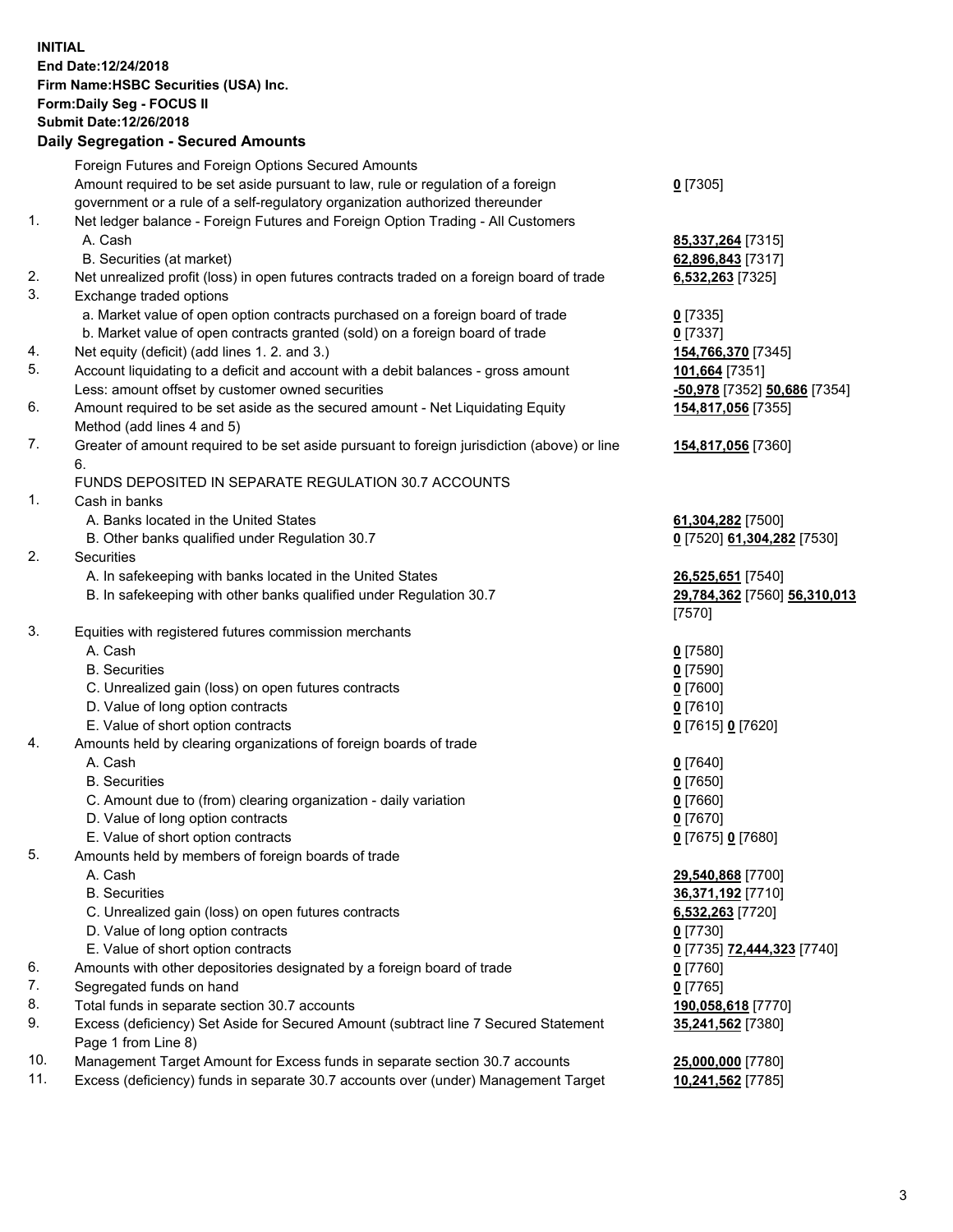|     | <b>INITIAL</b><br>End Date:12/24/2018<br>Firm Name: HSBC Securities (USA) Inc.<br>Form: Daily Seg - FOCUS II<br>Submit Date: 12/26/2018<br>Daily Segregation - Segregation Statement |                                                       |
|-----|--------------------------------------------------------------------------------------------------------------------------------------------------------------------------------------|-------------------------------------------------------|
|     | SEGREGATION REQUIREMENTS(Section 4d(2) of the CEAct)                                                                                                                                 |                                                       |
| 1.  | Net ledger balance                                                                                                                                                                   |                                                       |
|     | A. Cash                                                                                                                                                                              | 487,876,935 [7010]                                    |
|     | B. Securities (at market)                                                                                                                                                            | 1,462,034,415 [7020]                                  |
| 2.  | Net unrealized profit (loss) in open futures contracts traded on a contract market                                                                                                   | -263,882,412 [7030]                                   |
| 3.  | Exchange traded options                                                                                                                                                              |                                                       |
|     | A. Add market value of open option contracts purchased on a contract market                                                                                                          | 346,485,311 [7032]                                    |
|     | B. Deduct market value of open option contracts granted (sold) on a contract market                                                                                                  | -117,253,307 [7033]                                   |
| 4.  | Net equity (deficit) (add lines 1, 2 and 3)                                                                                                                                          | 1,915,260,942 [7040]                                  |
| 5.  | Accounts liquidating to a deficit and accounts with                                                                                                                                  |                                                       |
|     | debit balances - gross amount                                                                                                                                                        | 136,874,104 [7045]                                    |
|     | Less: amount offset by customer securities                                                                                                                                           | <mark>-136,777,929</mark> [7047] <b>96,175</b> [7050] |
| 6.  | Amount required to be segregated (add lines 4 and 5)                                                                                                                                 | 1,915,357,117 [7060]                                  |
|     | FUNDS IN SEGREGATED ACCOUNTS                                                                                                                                                         |                                                       |
| 7.  | Deposited in segregated funds bank accounts                                                                                                                                          |                                                       |
|     | A. Cash                                                                                                                                                                              | 10,021,728 [7070]                                     |
|     | B. Securities representing investments of customers' funds (at market)                                                                                                               | 75,030,146 [7080]                                     |
|     | C. Securities held for particular customers or option customers in lieu of cash (at                                                                                                  | 286,132,734 [7090]                                    |
|     | market)                                                                                                                                                                              |                                                       |
| 8.  | Margins on deposit with derivatives clearing organizations of contract markets                                                                                                       |                                                       |
|     | A. Cash                                                                                                                                                                              | 22,917,960 [7100]                                     |
|     | B. Securities representing investments of customers' funds (at market)                                                                                                               | 318,064,650 [7110]                                    |
|     | C. Securities held for particular customers or option customers in lieu of cash (at<br>market)                                                                                       | 1,074,986,161 [7120]                                  |
| 9.  | Net settlement from (to) derivatives clearing organizations of contract markets                                                                                                      | -51,529,776 [7130]                                    |
| 10. | Exchange traded options                                                                                                                                                              |                                                       |
|     | A. Value of open long option contracts                                                                                                                                               | 346,485,311 [7132]                                    |
|     | B. Value of open short option contracts                                                                                                                                              | -117,253,307 [7133]                                   |
| 11. | Net equities with other FCMs                                                                                                                                                         |                                                       |
|     | A. Net liquidating equity                                                                                                                                                            | 15,770,237 [7140]                                     |
|     | B. Securities representing investments of customers' funds (at market)                                                                                                               | $0$ [7160]                                            |
|     | C. Securities held for particular customers or option customers in lieu of cash (at                                                                                                  | $0$ [7170]                                            |
|     | market)                                                                                                                                                                              |                                                       |
| 12. | Segregated funds on hand                                                                                                                                                             | 100,915,520 [7150]                                    |
| 13. | Total amount in segregation (add lines 7 through 12)                                                                                                                                 | 2,081,541,364 [7180]                                  |
| 14. | Excess (deficiency) funds in segregation (subtract line 6 from line 13)                                                                                                              | 166,184,247 [7190]                                    |
| 15. | Management Target Amount for Excess funds in segregation                                                                                                                             | 109,000,000 [7194]                                    |
| 16. | Excess (deficiency) funds in segregation over (under) Management Target Amount                                                                                                       | 57,184,247 [7198]                                     |

16. Excess (deficiency) funds in segregation over (under) Management Target Amount Excess